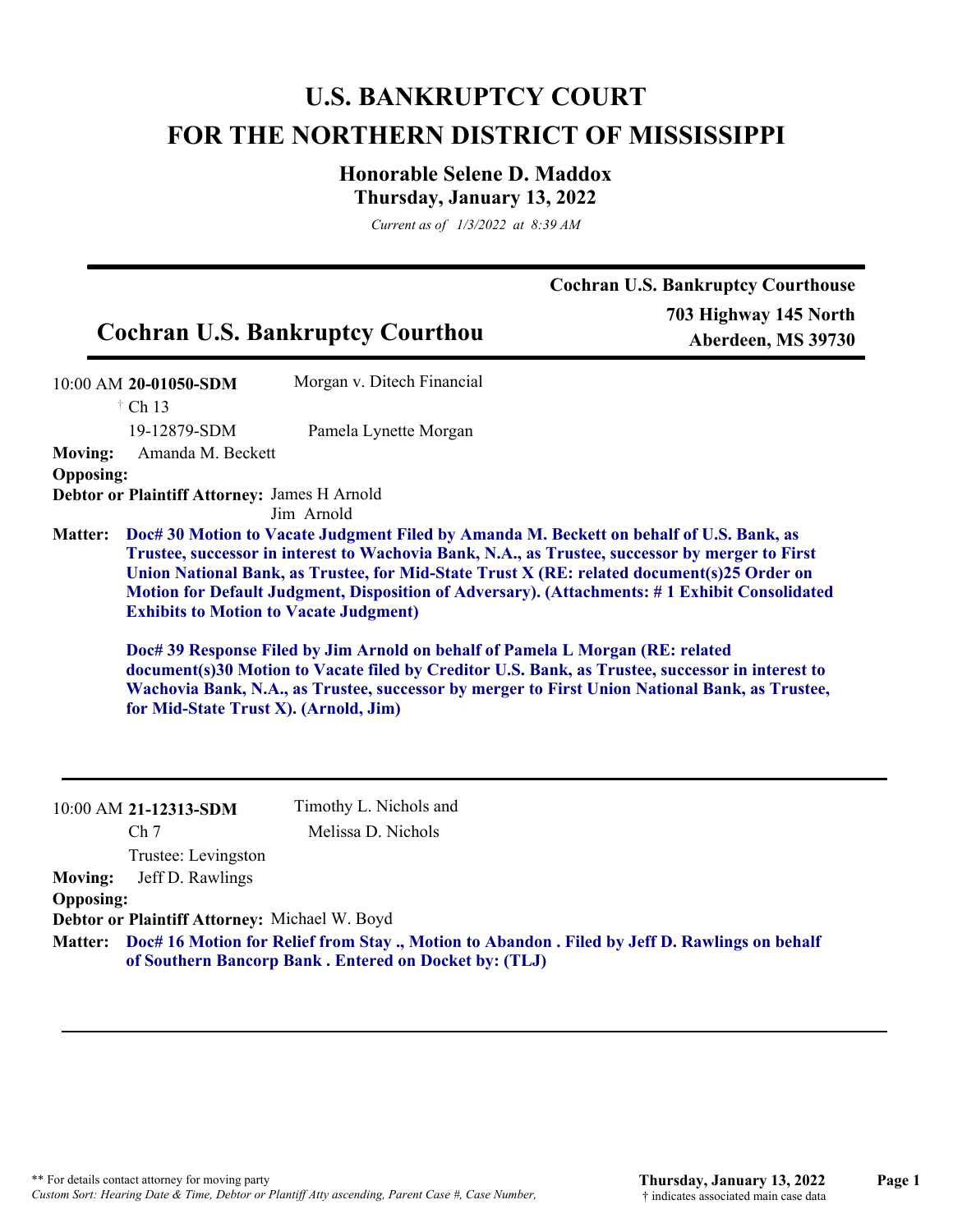|                                    | 10:00 AM 13-14506-SDM<br>Ch <sub>11</sub>                                                                                                   | Sanderson Plumbing Products, Inc.                                                                                                                                                                                                                                                                |
|------------------------------------|---------------------------------------------------------------------------------------------------------------------------------------------|--------------------------------------------------------------------------------------------------------------------------------------------------------------------------------------------------------------------------------------------------------------------------------------------------|
| <b>Moving:</b><br><b>Opposing:</b> | William H. Leech<br>Julia Terry<br>Debtor or Plaintiff Attorney: Craig M. Geno                                                              |                                                                                                                                                                                                                                                                                                  |
| <b>Matter:</b>                     | Responses due by 10/20/2021.                                                                                                                | Doc# 803 Objection to Claim of Menard Filed by Sanderson Plumbing Liquidating Trust.                                                                                                                                                                                                             |
|                                    | Julia)                                                                                                                                      | Doc# 847 Response by Menard, Inc. to Liquidating Trust's Objection to Its Proof of Claim 66-1<br>Filed by Julia Terry on behalf of Menard, Inc. (RE: related document(s)803 Objection to Claim<br>filed by Liquidator Sanderson Plumbing Liquidating Trust). (Attachments: #1 Exhibit 1) (Terry, |
|                                    | 10:00 AM 13-14506-SDM<br>Ch <sub>11</sub>                                                                                                   | Sanderson Plumbing Products, Inc.                                                                                                                                                                                                                                                                |
| <b>Moving:</b><br><b>Opposing:</b> | Debtor or Plaintiff Attorney: Craig M. Geno                                                                                                 |                                                                                                                                                                                                                                                                                                  |
| <b>Matter:</b>                     | Doc# 925 Application for Compensation for Craig M. Geno, Special Counsel, Fee: \$365,654.18,<br>Expenses: \$895.74. Filed by Craig M. Geno. |                                                                                                                                                                                                                                                                                                  |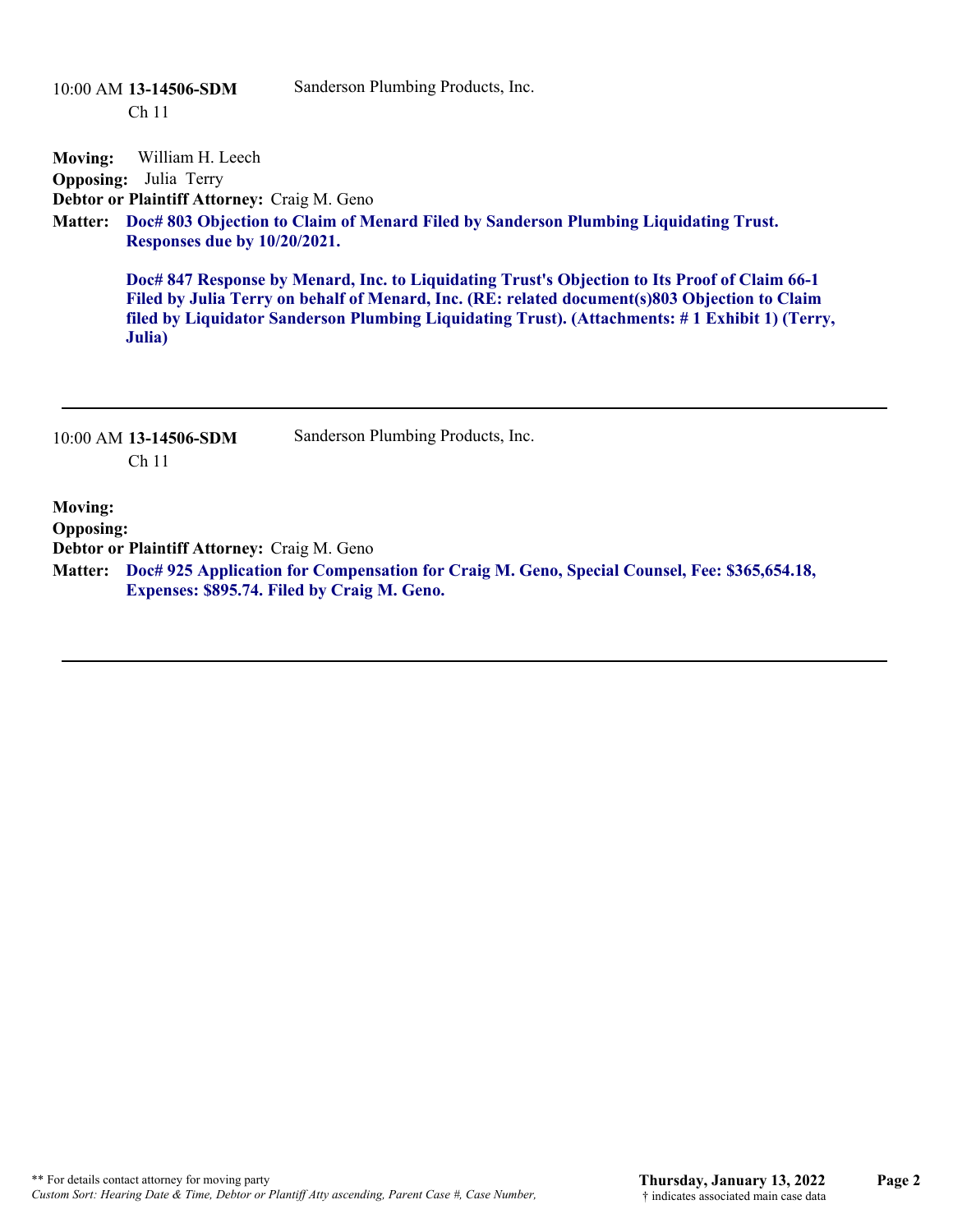10:00 AM **21-10866-SDM**  Ch 11

Ironwood Financial, LLC

**Moving:** Tiffany Payne Geyer

**Opposing:**

**Debtor or Plaintiff Attorney:** Craig M. Geno D. Andrew Phillips

James P. Wilson

**Doc# 210 Motion to Establish Claim Bar Date for Merchant Claimants Without Notice of Debtors Chapter 11 Case or the Opportunity to File Claims Filed by Tiffany Payne Geyer on behalf of Worldpay ISO Inc., f/k/a Vantiv, Inc., f/k/a National Processing Company. (Attachments: # 1 Exhibit A - Creditor Matrix # 2 Exhibit B - Amended Creditor Matrix) Matter:**

**Doc# 260 Objection Filed by Craig M. Geno on behalf of Ironwood Financial, LLC (RE: related document(s)210 Generic Motion filed by Creditor Worldpay ISO Inc., f/k/a Vantiv, Inc., f/k/a National Processing Company). (Geno, Craig)**

**Doc# 263 Objection Filed by Michael P. Coury on behalf of C&V Photo Casino, LLC, Robert Meyer, Simon and Rhonda West d/b/a Big City Limo, Taysir Tayeh (RE: related document(s)210 Generic Motion filed by Creditor Worldpay ISO Inc., f/k/a Vantiv, Inc., f/k/a National Processing Company). (Attachments: # 1 Exhibit A - Worldpay Proof of Claim) (Coury, Michael)**

**Doc# 264 Objection Filed by Michael P. Coury on behalf of C&V Photo Casino, LLC, Robert Meyer, Simon and Rhonda West d/b/a Big City Limo, Taysir Tayeh (RE: related document(s)210 Generic Motion filed by Creditor Worldpay ISO Inc., f/k/a Vantiv, Inc., f/k/a National Processing Company). (Attachments: # 1 Exhibit A- Worldpay Proof of Claim) (Coury, Michael)**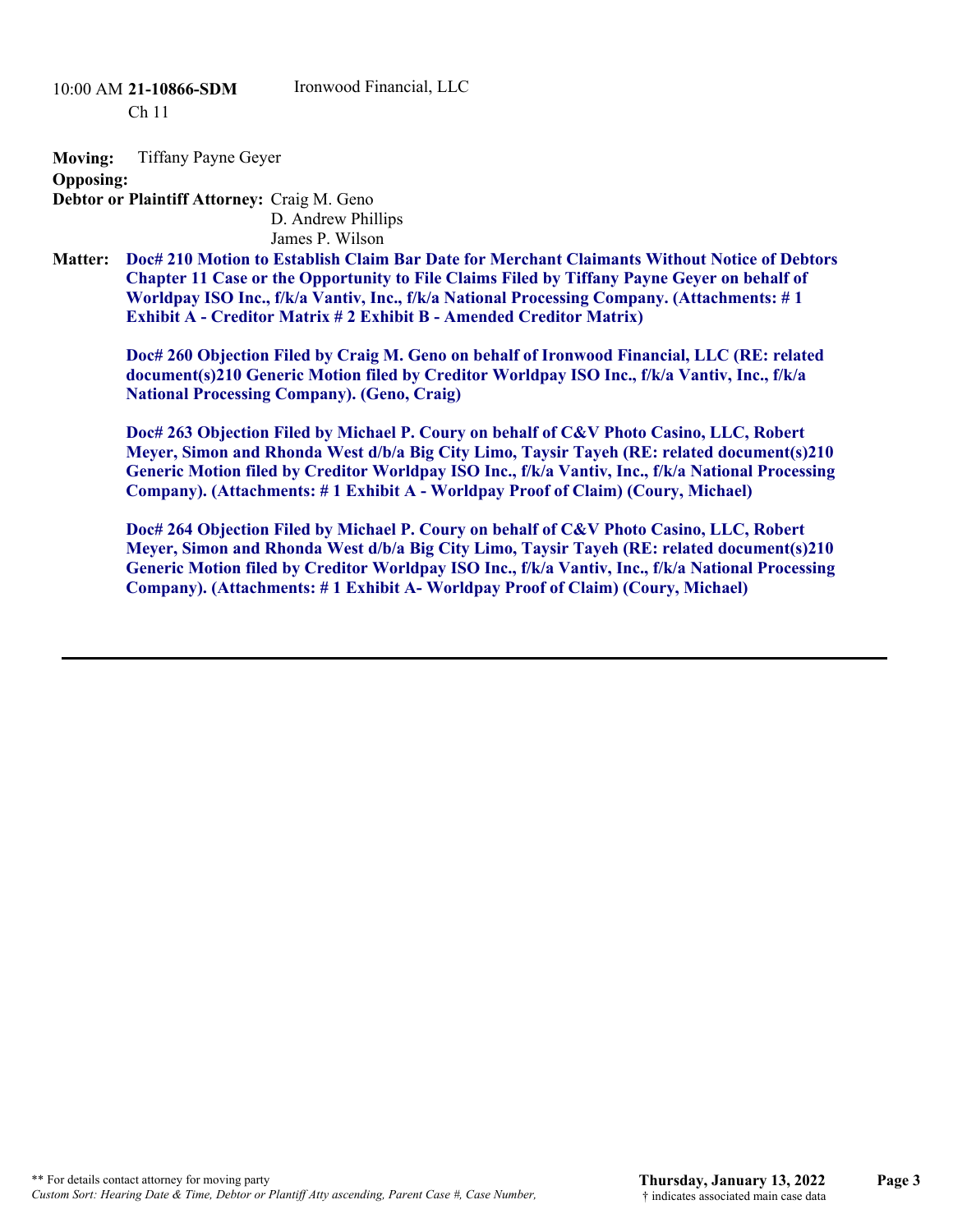10:00 AM **21-10866-SDM**  Ch 11

Ironwood Financial, LLC

**Moving:** Tiffany Payne Geyer

**Opposing:** Michael P. Coury

**Debtor or Plaintiff Attorney:** Craig M. Geno D. Andrew Phillips James P. Wilson

**Doc# 179 Motion for Derivative Standing and Leave to File Adversary Complaint for Declaratory and Injunctive Relief Filed by Tiffany Payne Geyer on behalf of Worldpay ISO Inc., f/k/a Vantiv, Inc., f/k/a National Processing Company. Matter:**

**Doc# 195 Objection Filed by Michael P. Coury on behalf of Robert Meyer, Taysir Tayeh (RE: related document(s)179 Generic Motion filed by Creditor Worldpay ISO Inc., f/k/a Vantiv, Inc., f/k/a National Processing Company). (Attachments: # 1 Exhibit A- Worldpay Response to Motion for Relief From Stay # 2 Exhibit B- 9/30/21 Order Striking Request for Class Certification # 3 Exhibit C- Order On Motion to Dismiss Adversary Proceeding) (Coury, Michael)**

**Doc# 197 Objection Filed by Craig M. Geno on behalf of Ironwood Financial, LLC (RE: related document(s)179 Generic Motion filed by Creditor Worldpay ISO Inc., f/k/a Vantiv, Inc., f/k/a National Processing Company). (Geno, Craig)**

**Doc# 198 Joinder Filed by Christopher Meredith on behalf of BankPlus RE: (related document(s)179 Generic Motion filed by Creditor Worldpay ISO Inc., f/k/a Vantiv, Inc., f/k/a National Processing Company). (Meredith, Christopher)**

**Doc# 245 Document Notice of Order Entered by the District Court for the Northern District of Illinois Filed by Tiffany Payne Geyer on behalf of Worldpay ISO Inc., f/k/a Vantiv, Inc., f/k/a National Processing Company RE: (related document(s)179 Generic Motion filed by Creditor Worldpay ISO Inc., f/k/a Vantiv, Inc., f/k/a National Processing Company). (Geyer, Tiffany)**

|                  | $10:00$ AM 19-13144-SDM                                                                                                                                                                                | Minnita D. Marshall                                                                                                                                                                                                                                                                  |  |
|------------------|--------------------------------------------------------------------------------------------------------------------------------------------------------------------------------------------------------|--------------------------------------------------------------------------------------------------------------------------------------------------------------------------------------------------------------------------------------------------------------------------------------|--|
|                  | Ch <sub>13</sub>                                                                                                                                                                                       |                                                                                                                                                                                                                                                                                      |  |
|                  | Trustee: Vardaman                                                                                                                                                                                      |                                                                                                                                                                                                                                                                                      |  |
| <b>Moving:</b>   | Karen A. Maxcy                                                                                                                                                                                         |                                                                                                                                                                                                                                                                                      |  |
| <b>Opposing:</b> |                                                                                                                                                                                                        |                                                                                                                                                                                                                                                                                      |  |
|                  | Debtor or Plaintiff Attorney: Stephanie L. Mallette                                                                                                                                                    |                                                                                                                                                                                                                                                                                      |  |
| <b>Matter:</b>   | Doc# 51 Motion for Relief from Stay ., Motion for Relief from Stay (Codebtor or Child Support),<br>Motion to Abandon . Filed by Karen A. Maxcy on behalf of FirstBank . Entered on Docket by:<br>(TLJ) |                                                                                                                                                                                                                                                                                      |  |
|                  |                                                                                                                                                                                                        | Doc# 53 Response Filed by Stephanie L. Mallette on behalf of Minnita D. Marshall (RE: related<br>document(s)51 Motion for Relief From Stay filed by Creditor FirstBank, Motion for Relief from<br><b>Stay (Codebtor or Child Support), Motion to Abandon). (Mallette, Stephanie)</b> |  |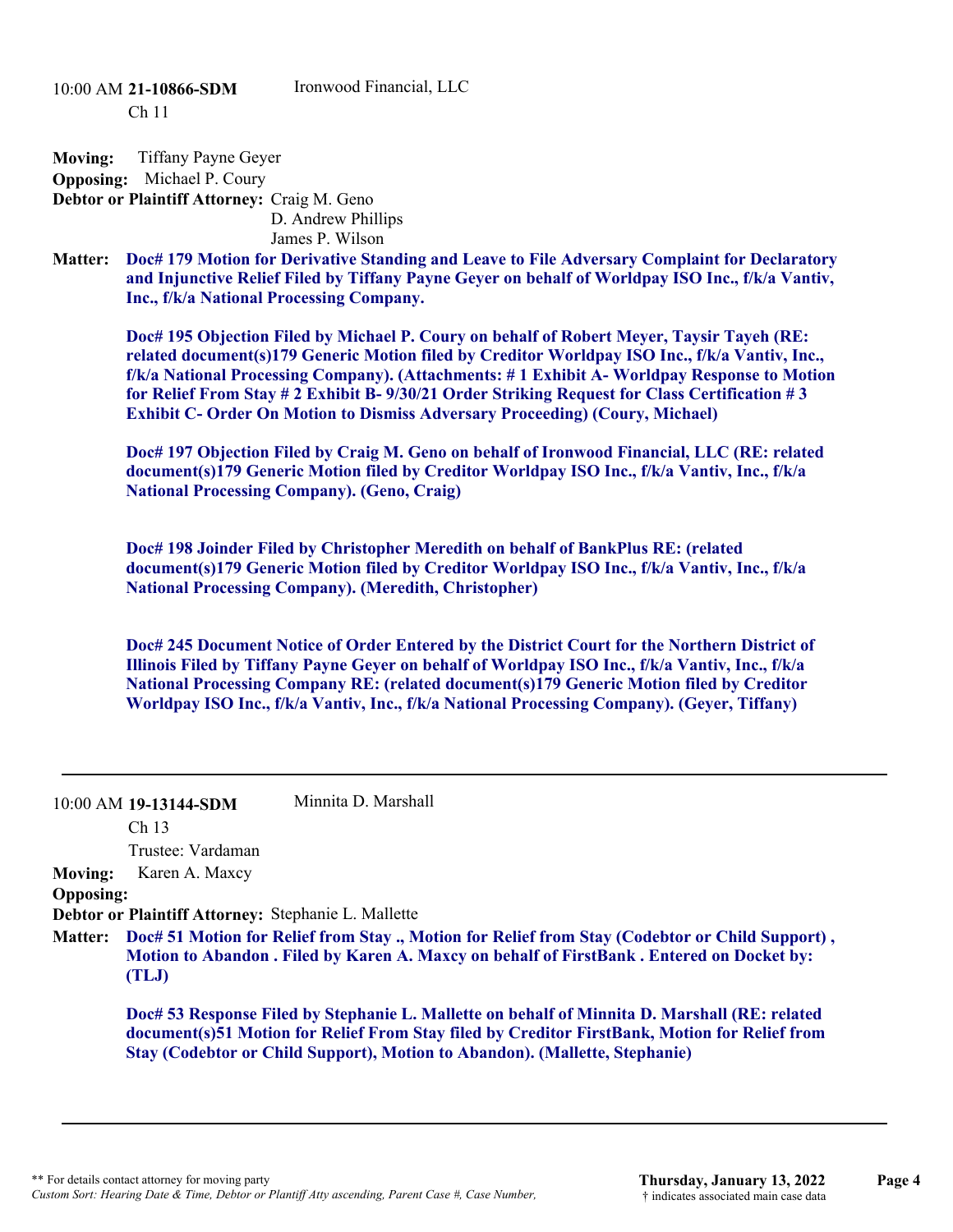| <b>Moving:</b><br><b>Opposing:</b><br><b>Matter:</b> | 10:00 AM 21-12162-SDM<br>Ch 13<br>Trustee: Vardaman<br>Brittan Webb Robinson<br>Debtor or Plaintiff Attorney: Dalton Middleton        | Kelvin L Parker<br>Doc# 11 Motion to Assume Lease or Executory Contract, or in the alternative Motion to Reject<br>Lease or Executory Contract, in addition to Motion for Relief from Stay. Filed by Brittan Webb<br>Robinson on behalf of AF Title Co. dba American Financial. (Attachments: #1 Exhibit)                                                                                                                                                                                                                                                                                                                                                                                                                  |
|------------------------------------------------------|---------------------------------------------------------------------------------------------------------------------------------------|----------------------------------------------------------------------------------------------------------------------------------------------------------------------------------------------------------------------------------------------------------------------------------------------------------------------------------------------------------------------------------------------------------------------------------------------------------------------------------------------------------------------------------------------------------------------------------------------------------------------------------------------------------------------------------------------------------------------------|
| <b>Moving:</b><br><b>Opposing:</b><br><b>Matter:</b> | 10:00 AM 19-12485-SDM<br>Ch <sub>13</sub><br>Trustee: Vardaman<br>Natalie K. Brown<br>Debtor or Plaintiff Attorney: R. Gawyn Mitchell | Ned Curtis Johnson<br>Doc# 36 Motion for Relief from Stay 424 Burgundy Drive, Columbus, MS 39702., Motion for<br>Relief from Stay (Codebtor or Child Support) Kam H Johnson, Motion to Abandon . Filed by<br>Natalie K. Brown on behalf of U.S. Bank Trust National Association, as Trustee of the Chalet<br>Series IV Trust. (Attachments: #1 Exhibit #2 Exhibit #3 Exhibit)<br>Doc# 39 Response Filed by R. Gawyn Mitchell on behalf of Ned Curtis Johnson (RE: related<br>document(s)36 Motion for Relief From Stay filed by Creditor U.S. Bank Trust National<br>Association, as Trustee of the Chalet Series IV Trust, Motion for Relief from Stay (Codebtor or<br>Child Support), Motion to Abandon). (Mitchell, R.) |
|                                                      | 10:00 AM 21-10931-SDM<br>Ch <sub>11</sub>                                                                                             | Haven Campus Communities - Starkville, LLC                                                                                                                                                                                                                                                                                                                                                                                                                                                                                                                                                                                                                                                                                 |
| <b>Moving:</b>                                       | David Lee Bury Jr                                                                                                                     |                                                                                                                                                                                                                                                                                                                                                                                                                                                                                                                                                                                                                                                                                                                            |
| <b>Opposing:</b>                                     | Debtor or Plaintiff Attorney: Douglas C. Noble                                                                                        |                                                                                                                                                                                                                                                                                                                                                                                                                                                                                                                                                                                                                                                                                                                            |
|                                                      |                                                                                                                                       | David Lee Bury<br>Thomas B. Norton<br>Ward Stone                                                                                                                                                                                                                                                                                                                                                                                                                                                                                                                                                                                                                                                                           |
| <b>Matter:</b>                                       | <b>Itemization of Fees and Expenses)</b>                                                                                              | Doc# 175 Interim Application for Compensation for David Lee Bury Jr, Attorney, Fee: \$101,803<br>.00, Expenses: \$2,644.03. Filed by David Lee Bury Jr. (Attachments: #1 Exhibit Summary and                                                                                                                                                                                                                                                                                                                                                                                                                                                                                                                               |
|                                                      | <b>Starkville, LLC). (Tharp, Sammye)</b>                                                                                              | Doc# 186 Objection Filed by Sammye S. Tharp on behalf of U.S. Trustee (RE: related<br>document(s)175 Application for Compensation filed by Debtor Haven Campus Communities -                                                                                                                                                                                                                                                                                                                                                                                                                                                                                                                                               |
|                                                      |                                                                                                                                       | Doc# 188 Objection Filed by Sarah Beth Wilson on behalf of Origin Bank (RE: related                                                                                                                                                                                                                                                                                                                                                                                                                                                                                                                                                                                                                                        |

**document(s)175 Application for Compensation filed by Debtor Haven Campus Communities - Starkville, LLC). (Wilson, Sarah Beth)**